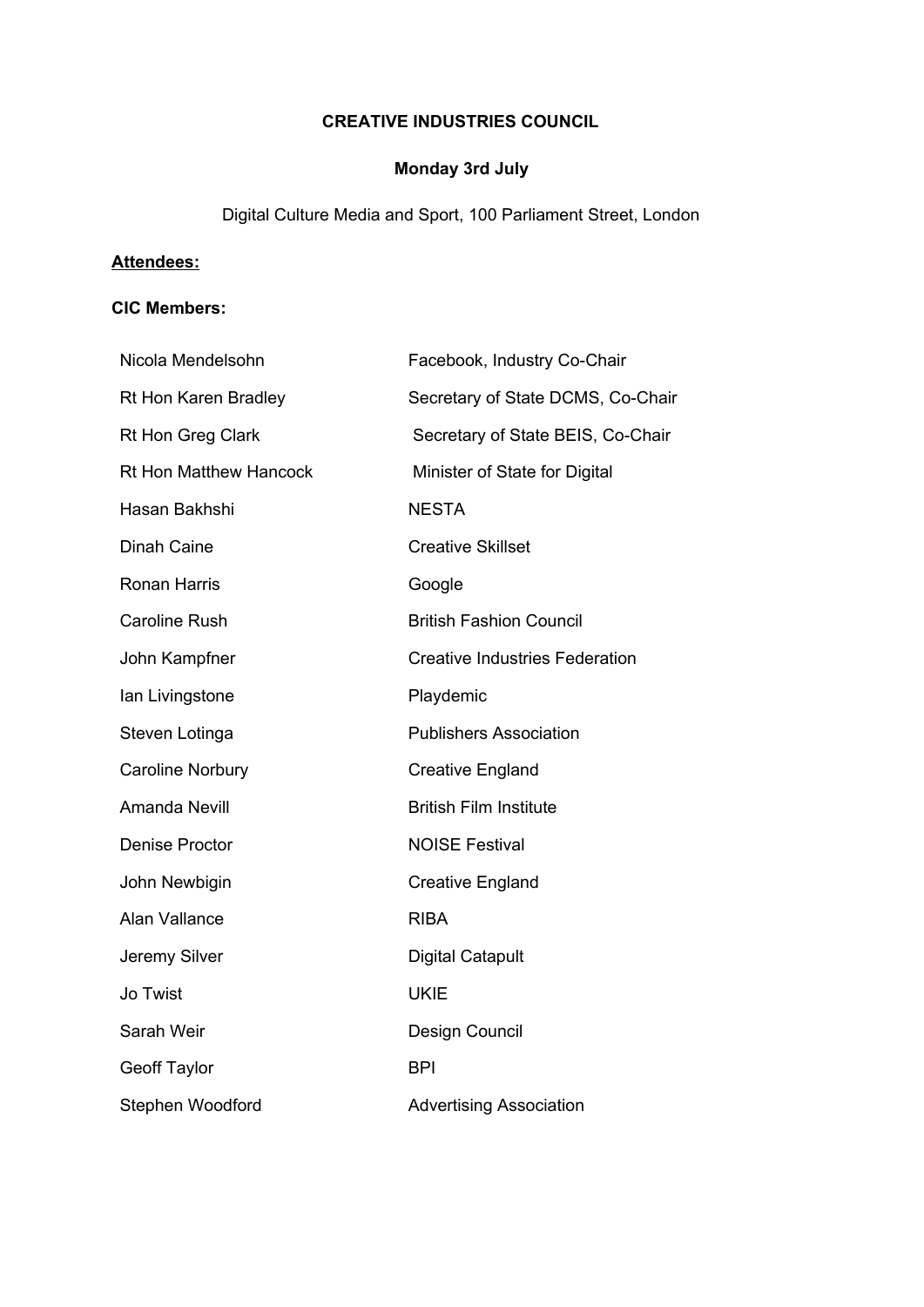## **Sub Group / Working Group:**

| Andy Payne       | AppyNation, Digital Infrastructure sub-group lead    |
|------------------|------------------------------------------------------|
| Janet Hull       | IPA, Communications and Marketing working group lead |
| Sue Eustace      | Advertising Association, Regulation sub-group lead   |
| <b>Tim Davie</b> | BBC Worldwide, International/SAG sub-group lead      |

### **Guests:**

| Sir Peter Bazalgette | <b>Independent Reviewer</b>           |
|----------------------|---------------------------------------|
| Jon Zeff             | Consultant                            |
| Caroline Julian      | <b>Creative Industries Federation</b> |
| Mike Bartley         | DIT                                   |
| Stephanie Cymber     | <b>Scottish Government</b>            |
| <b>Alex Williams</b> | <b>BEIS</b>                           |
| Shade Ajayi          | <b>Welsh Government</b>               |
| Ros Lynch            | <b>IPO</b>                            |
| David McConnall      | Northern Ireland Executive            |
| Lee Newman           | <b>BEIS</b>                           |
| Andrea Young         | <b>DCMS</b>                           |
| <b>Jack Karet</b>    | <b>DCMS</b>                           |
| <b>Emily Rayner</b>  | <b>DCMS</b>                           |
| Liam Nwanze          | <b>DCMS</b>                           |
| Gail Craig           | <b>Creative England</b>               |

### **Apologies:**

Rosy Greenlees (Crafts Council), Tony Hall (BBC), Andy Heath (UK Music), Darren Henley (ACE), John McVay (PACT), Riccardo Zacconi (King), Sue Bishop (DIT), Paul Kindred (Welsh Government).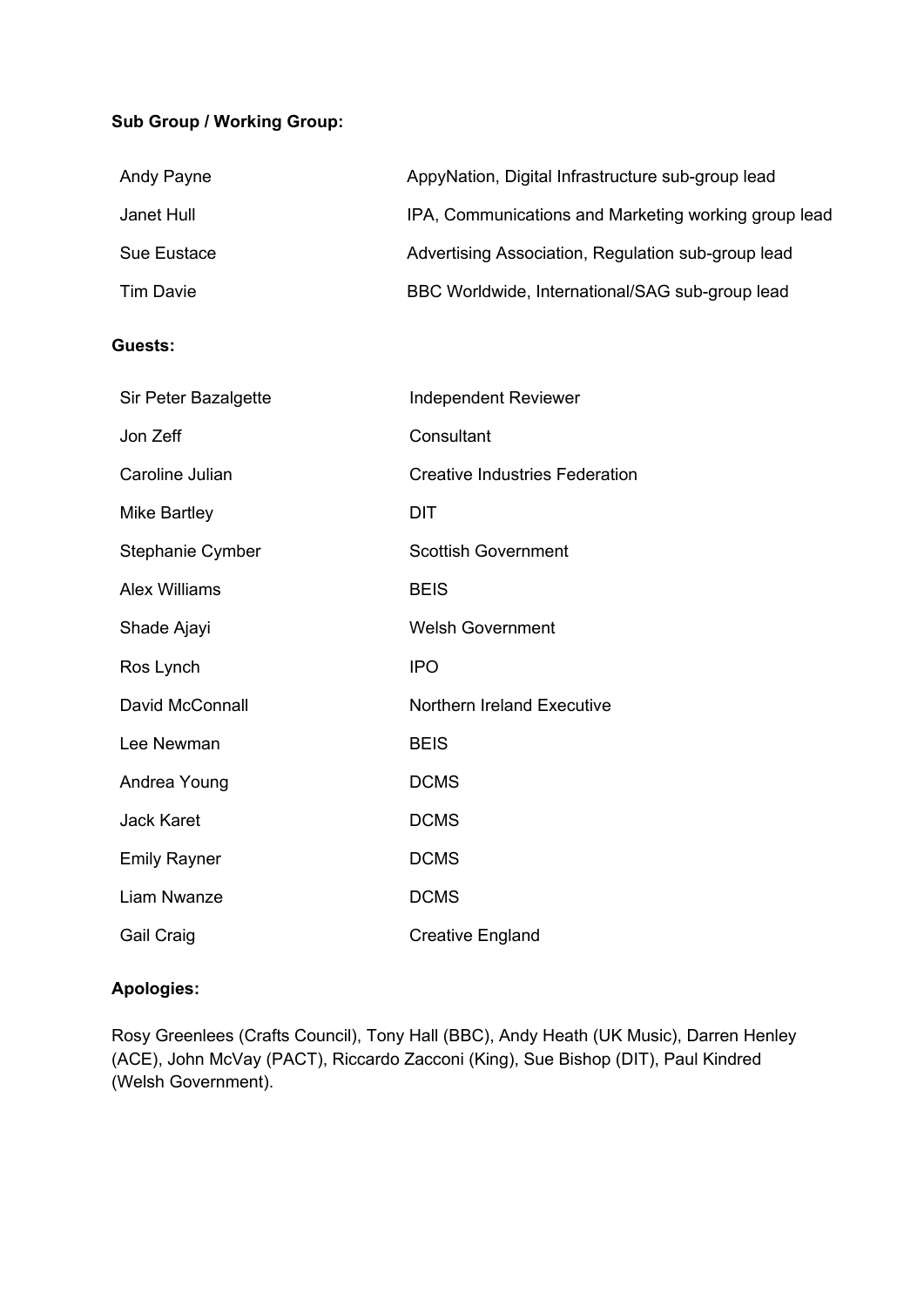### **Item 1 - Welcome and introductions**

Nicola Mendelsohn **(**NM) welcomed returned Secretary of State for DCMS, Secretary of State for BEIS and Minister of State for Digital and all council members.

The Council were a shown a video from the Createch Conference on the 13 June.

[https://www.youtube.com/watch?v=UZ3ylr\\_XnrQ](https://www.youtube.com/watch?v=UZ3ylr_XnrQ)

### **Item 2 - Government Co-Chair Updates**

### **SoS DCMS**

Welcome and introductory address.

Spoke of her delight to be back leading the department and of government's ongoing commitment to the creative industries. DCMS has expanded recently and we will ensure that the creative industries continue to receive the focus they deserve. Welcomed the work of the Council towards the sector deal and spoke of the Council as a fantastic example of how government and industry can work closely together.

#### **SoS BEIS**

Welcome and thanks.

Spoke of the importance of industry working with government on the Industrial Strategy and the desire to formulate an early sector deal with well thought out innovative ideas being put forward to the strategy, building on current CI strengths. Signaled the importance of place and R&D being a focus of the IS.

#### **Item 3 - Industrial Strategy White Paper**

Alex Williams - Deputy Director for the Industrial Strategy,

- Importance of coherent submissions.
- Focus on the importance of place, productivity, competition, exports, skills, innovation, R&D - themes are universal from industry and government.
- Highlights that there will be no new money but a blank sheet for ideas.

Next steps:

- To go away and think about tangible impact'
- How deliverable are proposals?
- Sector's view on what deal looks like is a two-way street.
- Statement on what the deal will look like this autumn.

#### **Item 4 - CIC (industry members) Sector Deal Proposal**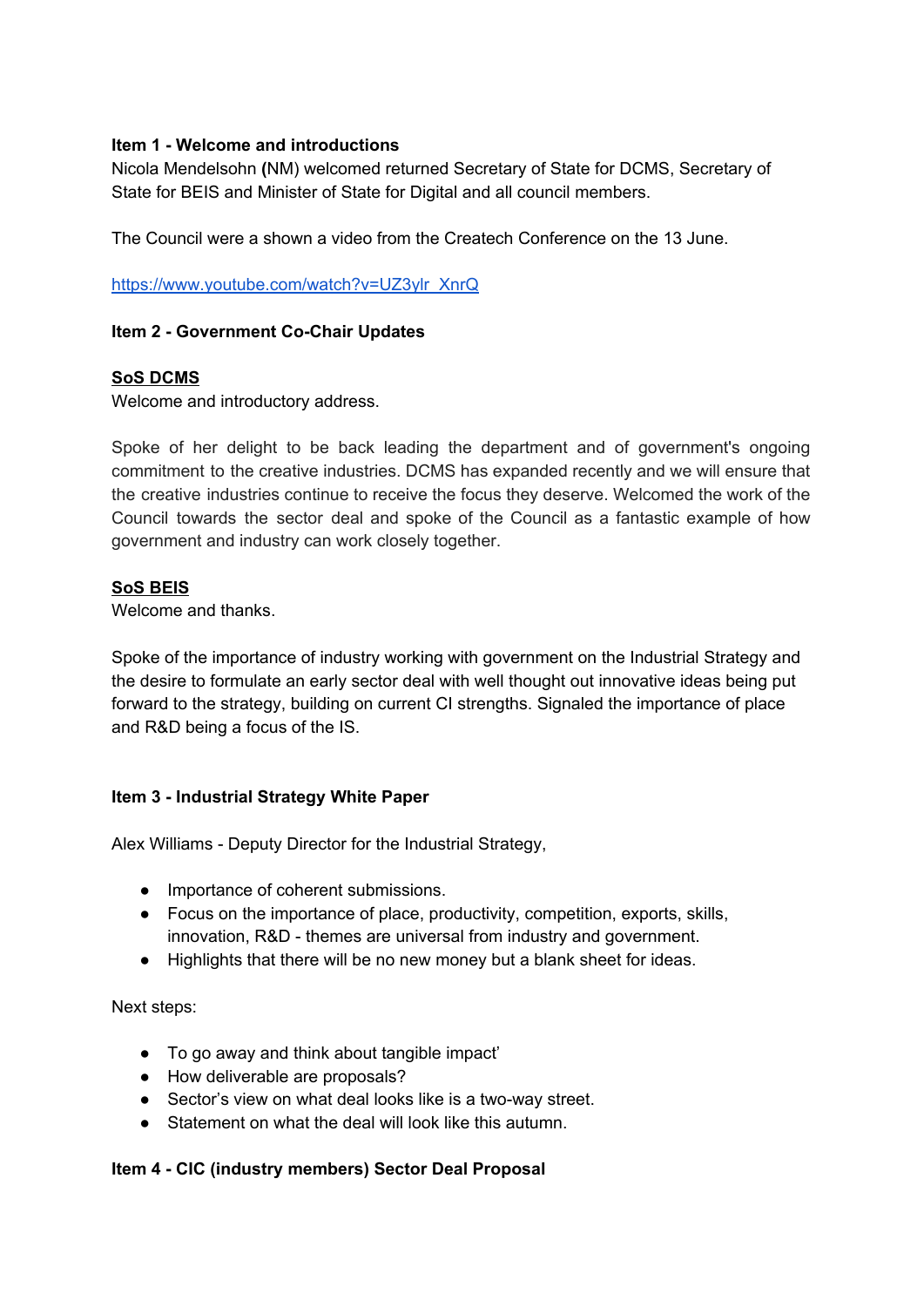Jon Zeff introduced the six strands of the sector deal proposal.

### **Clusters - Strand lead John Newbigin**

- The definitions of clusters is a challenge.
- 'Scaling-up, not starting up'. There is a focus on building potential for growth. With leadership at least at the local authority, local enterprise partnership, higher education institution (HEI) and industry level.
- There are multiple issues faced by small businesses, therefore leveraging finance is key.
- Flexibility of support from government. Programs such as mini Mayoral Development Corporations (business rates, skills, public procurement) are being considered.
- Variety of geographies need to be considered (types, size and location). There can be cultural quarters or whole cities that are considered to be a creative cluster, it is not simply defined as a geographical location, however in classification going forward all should be considered with the view of potential for growth. Ideally there will be deep dives on the dynamics of these clusters and having the likes of Arts Humanities and Research Council to observe, analyse and inform this will be of benefit.
- Creative Industries Toolkit To be launched in Birmingham in September (by Andy Street & Nicola Mendelsohn), raising awareness of CIs and targeting mayoral authorities to support them in making the most of the creative industries in their areas.

## **Exports -Strand lead Tim Davie**

- Industry is working with government is really successful and the international wing of CIC is well linked.
- There is currently however a fragmented strategy on exports.What is needed: True picture, transparency on exports, shared on both sides, mapping. This will be a 3 year programme.
- Match-funding is vital.
- It will be an iterative process, to be refined.
- There is a need to look at foreign direct investment across industry bodies.

## **Skills & Talent - Strand lead Dinah Caine**

**Outreach** 

- Increased diversity and numbers going for creative careers.
- Protecting and growing the talent pipeline.
- High-level career's campaign (to change perception inside/outside curriculum).
- Amalgamate learning materials industry has already.
- Combined investment, one stop shops.
- Support from OFSTED.

Accreditation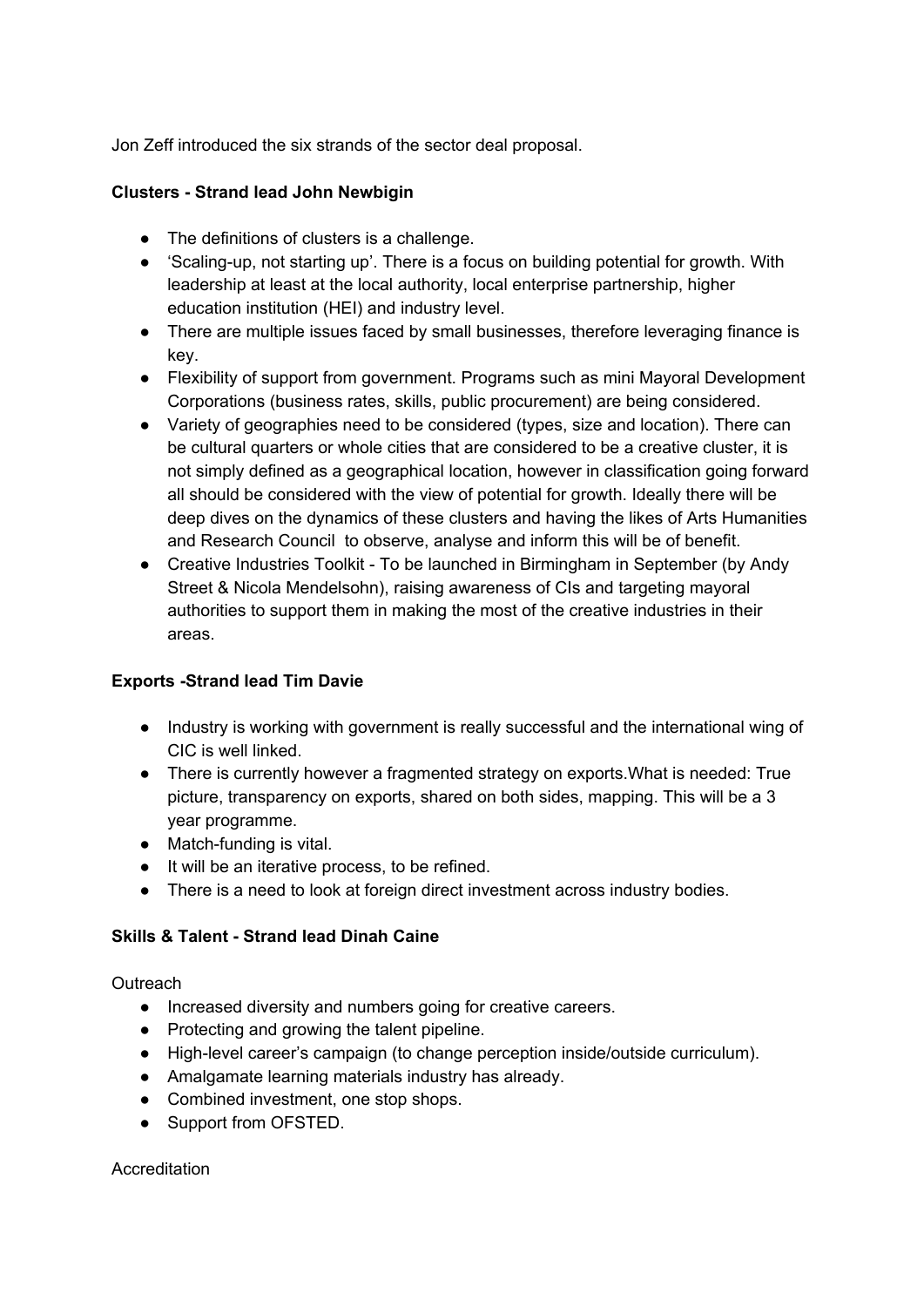- Build on expertise of the sector.
- HEI delivering skills linked to visas.

### **Workforce**

● Discussion around apprenticeship levy, help other sectors use any unspent levy money on skills update.

### **Investment to Growth - Strand lead Caroline Norbury**

- Key to growth is to improve the ecosystem by supporting businesses
- Innovating exporting and taking on capital is the key to growth.
- Equity finance is a good type of money for CI businesses, added value that helps to grow. Angel investment should also be involved.

### **R&D/Innovation - Strand lead Jeremy Silver**

- Tricky to recognise where it happens, as poorly defined and few grants across the creative industries currently handed out for it.
- AR/VR/immersive big opportunity for creative industries. £120bn worldwide UK has potential for 10% of that market.
- Need to extend the definition of R&D to actually reap benefit of tax credits (Frascati Manual definition is causing limitations).

### **IP - Strand Lead Geoff Taylor**

- Priority to make UK best place in the world for IP.
- Get it Right campaign to be extended for 3 years.
- Develop measures to prevent illegal content online, taking more responsibility.
- Address the value gap.
- Looking for government to clarify legal position.

### **5. SoS BEIS:**

Thanks for the enormous amount of work.

### **Clusters. We should identify those to local authorities and LEPs.**

● What does success look like in terms of examples that can be set for others. Encouraged all to think of some early applications to illustrate, although this may be conceptually familiar to most, we need to be specific on where this will be different going forward.

#### **Trade**

● Look to successful 'Great' campaign for lessons learnt, examples from this should make further suggestions more cohesive.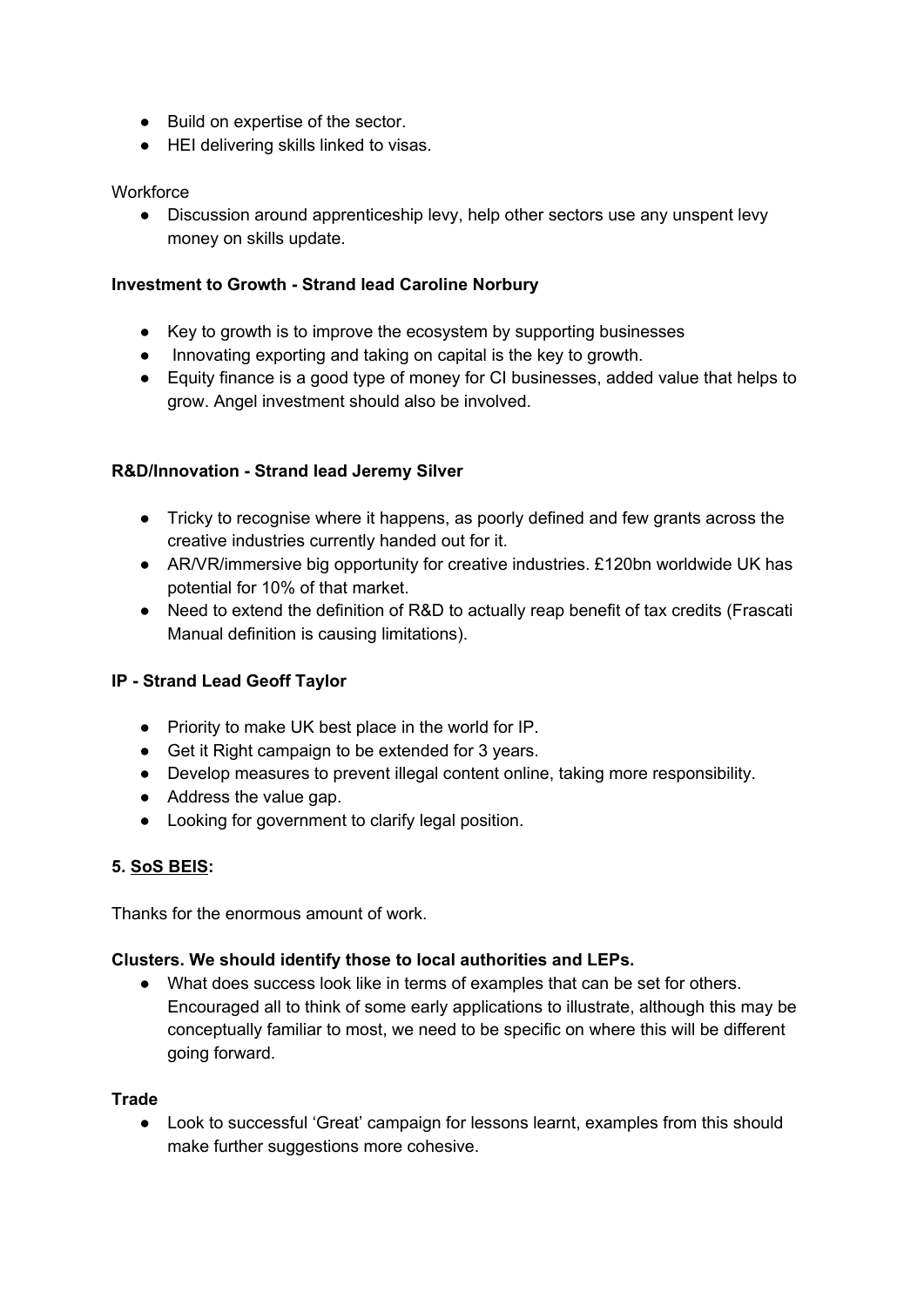#### **Skills**

● Matthew Taylor has been involved in all this. Show what can be done in this area.

#### **Investment.**

● Teeming with start-ups. Talking about joining things up and removing silos, so shouldn't this be an SME finance initiative, not a CI one.

#### **R&D**

● Seems paradoxical, sector had a small share of money compared to others despite the innovation hub here in the UK. We need to identify the opportunities here.

#### **IP**

• Lots of BEIS people who can help with this. I understand that a well formed regime is necessary.

### **Karen Bradley (response):**

Thanks to all;

#### **Clusters**

● Who will decide where clusters go and how will they be designated? We also need to think about the barriers. LEPs can be good, however how do we make sure that an area gets an adequate opportunity to ensure they become a successful cluster.

#### **Exports**

● We will need to gauge their appetite and check they're ready as many are apprehensive or scared.

#### **R&D**

● Make the link between R&D/innovation from the sector that benefits wider economy.

#### **IP**

● How high is the value and where is the value located? A wider discussion is needed on the digital charter and needs more analysis.

Concluded noting CIC achievement in providing untied voice in disparate sector.

**Action for government** - To set up challenge session with the strand leads to explore the ideas further in greater deal. Priorities is to develop workable government policies

#### **6. Sir Peter Bazalgette:**

Outlined several key points of his recent independent review of the creative industries;

● Need to ensure the UK creative industries remain world leading;